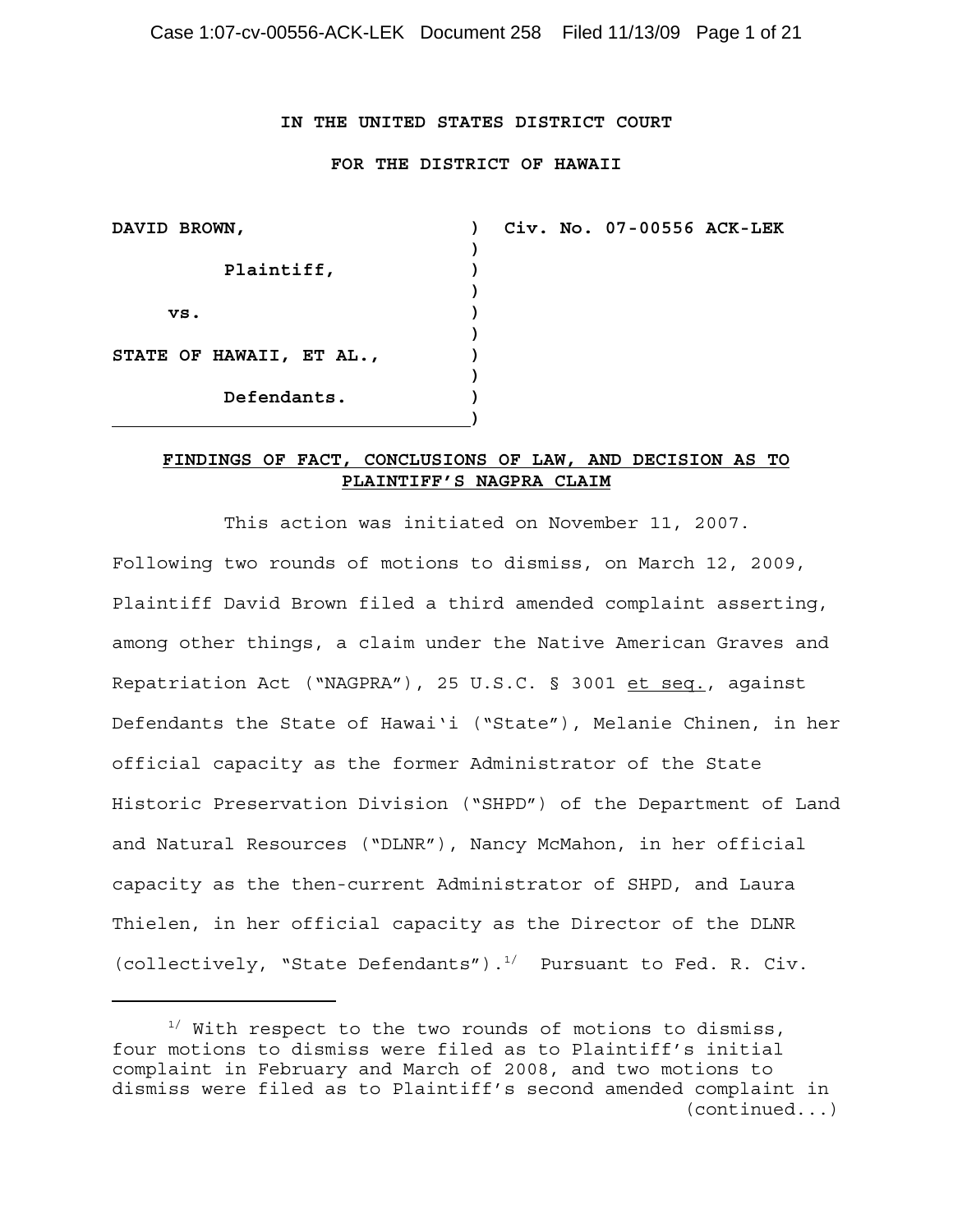### Case 1:07-cv-00556-ACK-LEK Document 258 Filed 11/13/09 Page 2 of 21

P. 25(d), Pualaokalani D. Aiu, the current Administrator of SHPD, is automatically substituted for McMahon. On June 19, 2009, Plaintiff filed a motion for summary judgment as to the NAGPRA claim, but the motion was denied because there were genuine issues of material fact as to whether SHPD was in compliance with the statute. In ruling on the motion, the Court found that Plaintiff had sufficiently established Article III standing insofar as he had asserted an injury that was different in kind than the public at large. The Court has federal question jurisdiction, and venue is proper in this District. See 28 U.S.C. §§ 1331, 1391(b).

A bench trial was commenced on October 20, 2009, and completed on October 27, 2009. On October 21, 2009, the State Defendants made an oral motion for judgment on partial findings

 $1/(...$ continued)

June and July of 2008. See Brown v. Chinen, Civ. No. 07-00556 ACK-LEK, 2008 U.S. Dist. LEXIS 39659 (D. Haw. May 14, 2008) (order on the first round of motions); Brown v. Hawai'i, Civ. No. 07-00556 ACK-LEK, 2009 U.S. Dist. LEXIS 10546 (D. Haw. Feb. 10, 2009) (order on the second round of motions).

Plaintiff's NAGPRA claim was first alleged, albeit vaguely, in his initial complaint. The Court dismissed the claim with leave to amend in its May 14, 2009, order. The claim was reasserted in the first and second amended complaints. In reviewing the sufficiency of the allegations in the second amended complaint, the Court dismissed the NAGPRA claim in part with leave to amend in its February 10, 2009, order.

Apart from his NAGPRA claim, Plaintiff has advanced a First Amendment retaliation claim based on his prior employment at SHPD. On September 23, 2009, the Court entered summary judgment as to that claim in favor of the State Defendants and Chinen, in her individual capacity.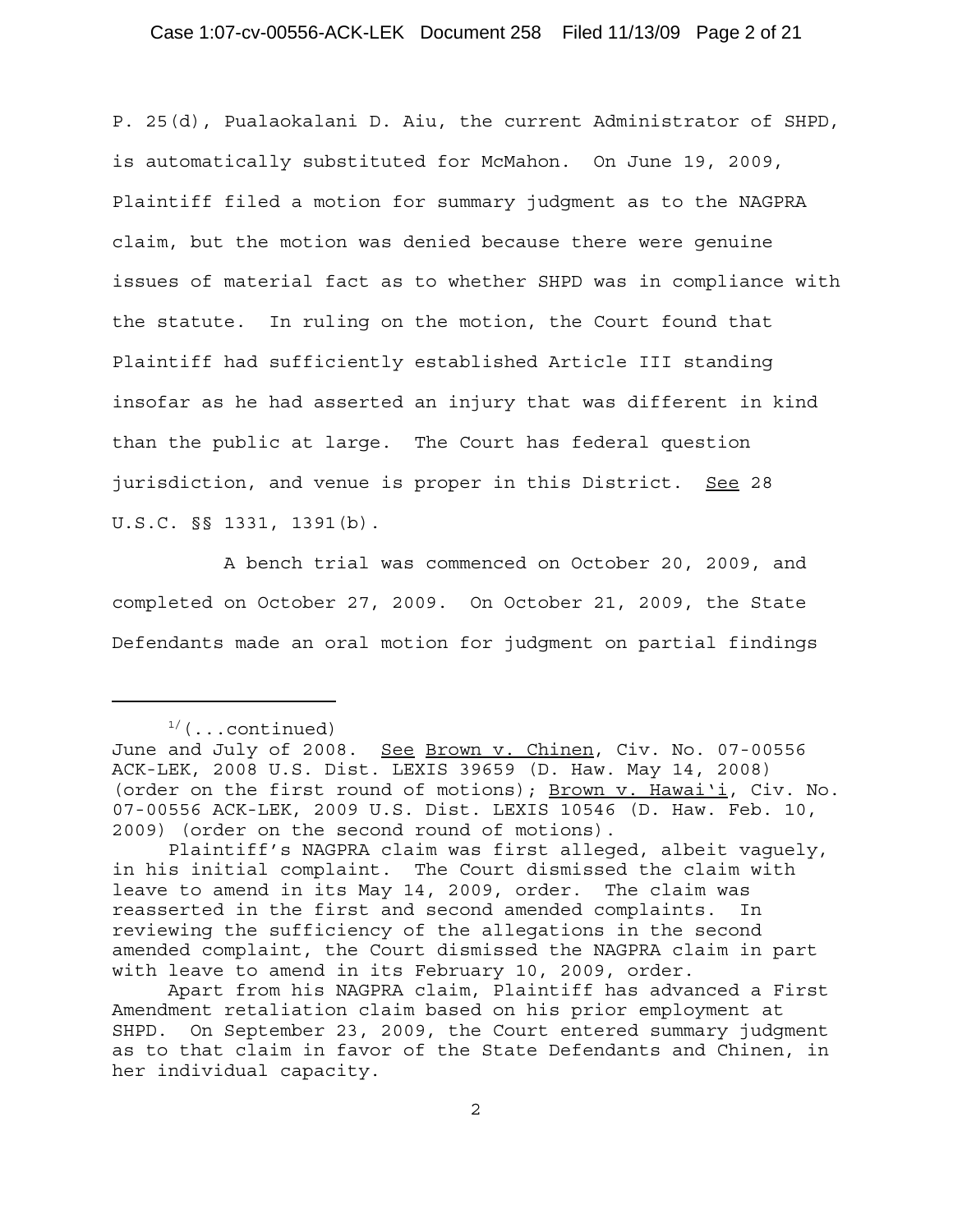# Case 1:07-cv-00556-ACK-LEK Document 258 Filed 11/13/09 Page 3 of 21

pursuant to Fed. R. Civ. P.  $52(c)$ . They renewed the motion on October 22, 2009. In both instances, the Court took the motions under advisement. In view of the decision herein, the motions will be denied as moot.

Having heard and carefully weighed all the evidence and testimony adduced at the trial, having observed the demeanor of the witnesses and evaluated their credibility and candor, having heard the arguments of counsel and considered the memoranda and proposed findings of fact and conclusions of law submitted, and pursuant to Fed. R. Civ. P. 52(a)(1), the Court makes the following findings of fact and conclusions of law. Where appropriate, findings of fact shall operate as conclusions of law, and conclusions of law shall operate as findings of fact.

#### **FINDINGS OF FACT**

#### **I. Background**

1. SHPD is a part of the DLNR, a State agency, and was established to administer a comprehensive historic preservation program. Hawai'i Revised Statutes ("HRS") §§ 26-4(11), 6E-3. SHPD receives two federal grants in connection with its programs. 10/21/09 Transcript of Proceedings  $("Tr." ) 103:15-21 (Aiu's Test.)$ .<sup>2/</sup>

 $2/$  The record citations herein are to the rough draft of the transcript of proceedings because the final transcript is not yet available.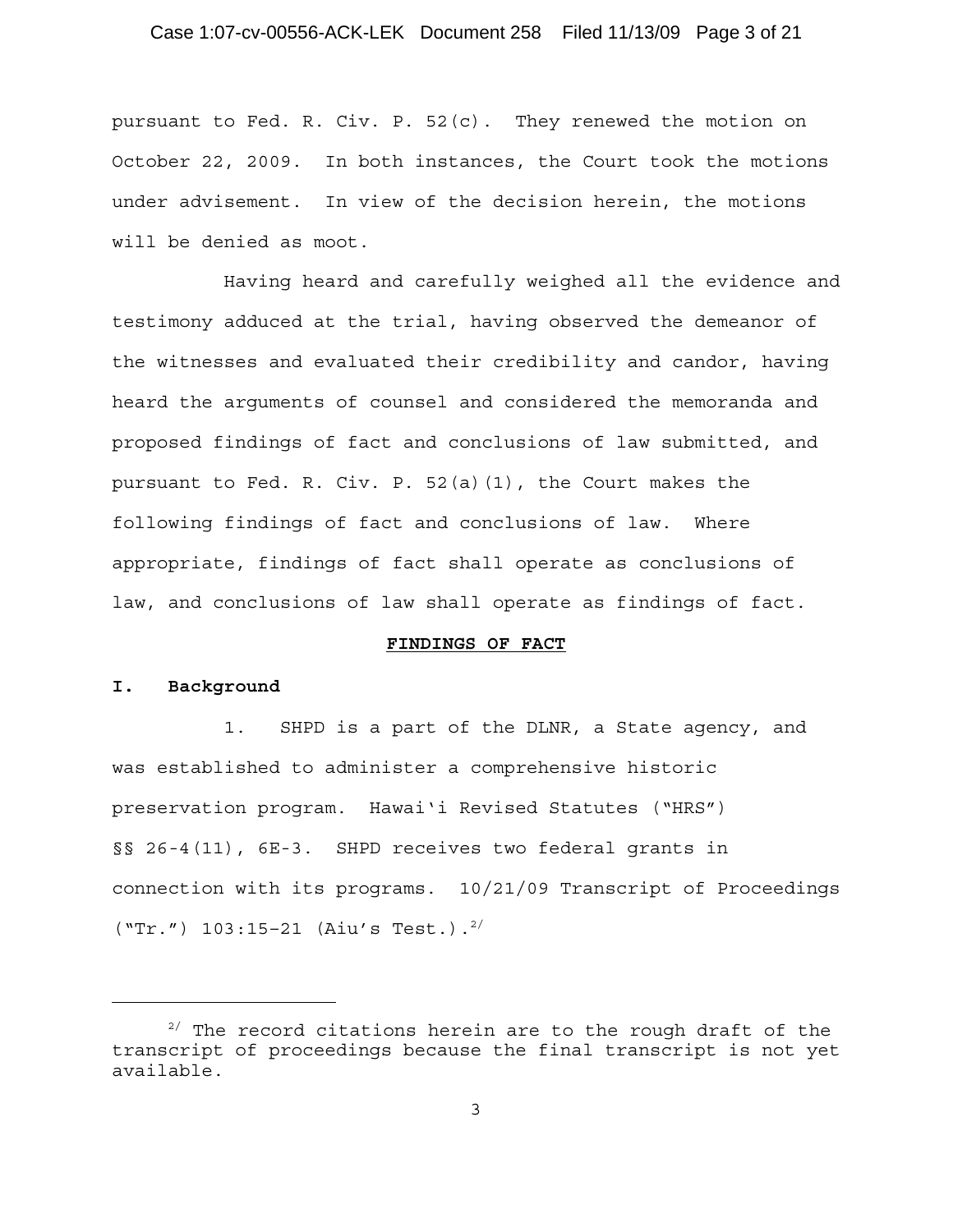# Case 1:07-cv-00556-ACK-LEK Document 258 Filed 11/13/09 Page 4 of 21

2. In administering the historic preservation program, SHPD comes into possession of Native Hawaiian human remains. Its duties, obligations, and authority with regard to prehistoric and historic burial sites and human remains over fifty years old are governed by HRS §§ 6E-43 through 6E-43.6. Those sections provide a specific mechanism for the preservation of burial sites and the determination of cultural or lineal descendants of the individuals whose remains are found in burial sites.

3. SHPD maintains inventories of the human remains in its possession. The inventories generally include information as to where and when the human remains were found. St. Defs.' Exs. 500–03, 507 (SHPD's inventories of human remains); 10/20/09 Tr. 47:1, 141:2, 164:17 (admitting St. Defs.' Exs. 500, 501, and 503 into evidence); 10/21/09 Tr. 3:5 (admitting St. Defs.' Ex. 502 into evidence); 10/22/09 Tr. 52:21 (admitting St. Defs.' Ex. 507 into evidence). SHPD works with Island Burial Councils, which are established by state law, to repatriate or reinter the human remains. See 10/22/09 Tr. 34:9-35:5 (Aiu's Test.); HRS § 6E-43.5. According to the custom and practice of SHPD and in accordance with state law, including Hawai'i Administrative Rules § 13-300, and the customs and cultural practices of Native Hawaiians, the human remains and associated funerary objects that come into the possession or control of SHPD are not available for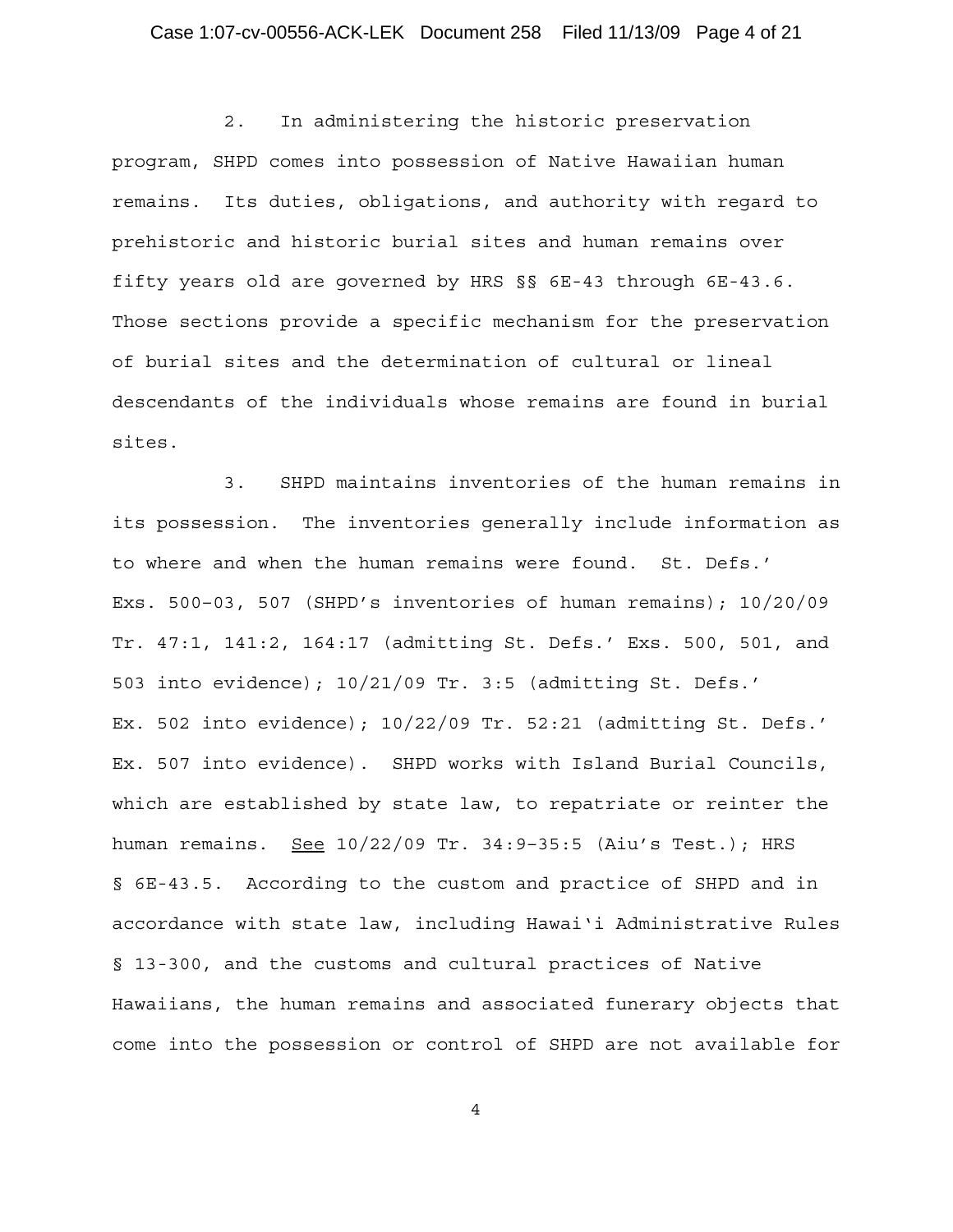# Case 1:07-cv-00556-ACK-LEK Document 258 Filed 11/13/09 Page 5 of 21

archeological study and are required to be reburied as soon as practicable in a culturally appropriate and sensitive way. 10/20/09 Tr. 71:7–13 (Pl.'s Test.); 10/21/09 Tr. 114:21–115:5, 136:19–22 (Aiu's Test.).

4. Plaintiff has been working in the field of archeology for approximately ten years. 10/20/09 Tr. 137:4–11 (Pl.'s Test.). He is the former Branch Chief Archeologist for SHPD. Id. at 137:21-22 (Pl.'s Test.). He was hired in September of 2005 and his last day of work was on June 30, 2006. Id. at 137:14–17. During that time, Chinen was his immediate supervisor. Id. at 137:23–24.

### **II. Plaintiff's NAGPRA Claim**

5. In his NAGPRA claim, Plaintiff asserts that SHPD is subject to NAGPRA because it qualifies as a "museum" under the statute. See 3d Am. Compl. 165-66. He further maintains that the State and Chinen violated a number of NAGPRA's policies and that the violations are ongoing.  $Id. \nI$  164. Plaintiff contends that SHPD's inventories of Native Hawaiian human remains are not in compliance with NAPGRA's inventory requirements. See 25 U.S.C. § 3003; 43 C.F.R. §§ 10.9, 10.13. He specifically maintains that SHPD has not met NAGPRA's notification and content requirements for inventories. See infra Conclusions of Law ¶¶ 1–2. Plaintiff seeks state-wide injunctive relief enjoining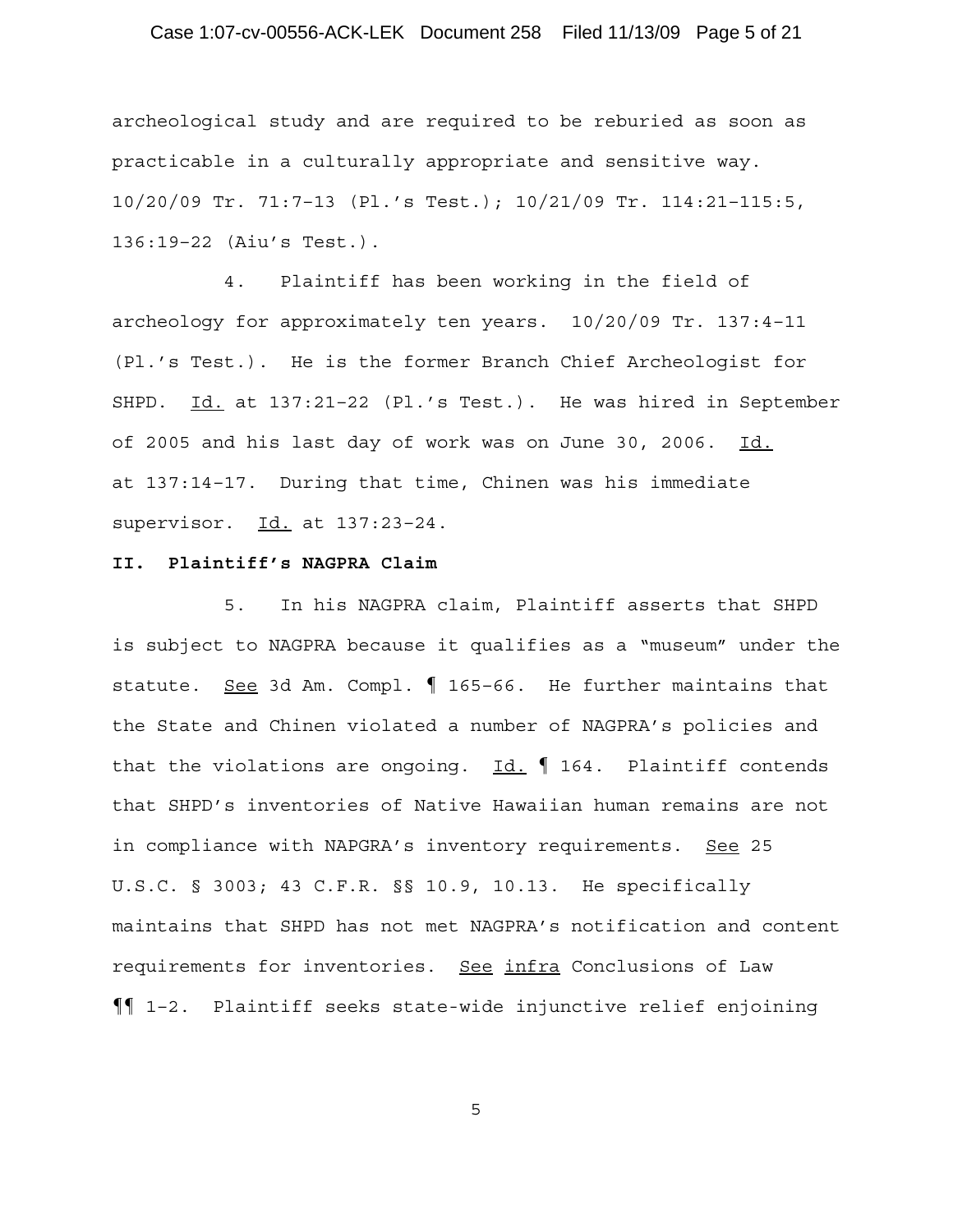the State Defendants from violating NAGPRA. 3d Am. Compl. Prayer ¶ 6.

6. For their part, the State Defendants concede that SHPD is a "museum" for purposes of NAGPRA and that the human remains in its possession are therefore subject to the statute's inventory requirements. 10/21/09 Tr. 105:13–14 (Aiu's Test.); 10/22/09 Tr. 10:7–9, 12:14 (Aiu's Test.). The State Defendants dispute whether SHPD's inventories meet the content requirements set forth in 43 C.F.R. § 10.9(c) because, in their view, the inventories are "substantially" in compliance. 10/22/09 Tr. 13:15–14:7 (Aiu's Test.). However, they acknowledge that SHPD does not have an inventory for its collection of human remains that were found on the Island of Molokai. Id. at 26:14–27:6 (Aiu's Test.) (explaining that, because SHPD does not have staff on Molokai, it decided that a family would serve as the repository for burials found on the island).<sup>3</sup>/ The State Defendants also concede that SHPD has failed to comply with the notification requirements. Id. at 10:7-9 (Aiu's Test.) ("That leaves us in violation of the NAGPRA reporting requirements."); 10/27/09 Tr. 4:1–6 (St. Defs.' Counsel); St. Defs.' Post-trial Proposed Findings of Fact and Conclusions of Law 6 ("Defendants concede that they are not currently in compliance with the part

 $3'$  Aiu testified that SHPD does not have any human remains from the Island of Lanai in its inventory. 10/22/09 Tr. 27:7–16 (Aiu's Test.).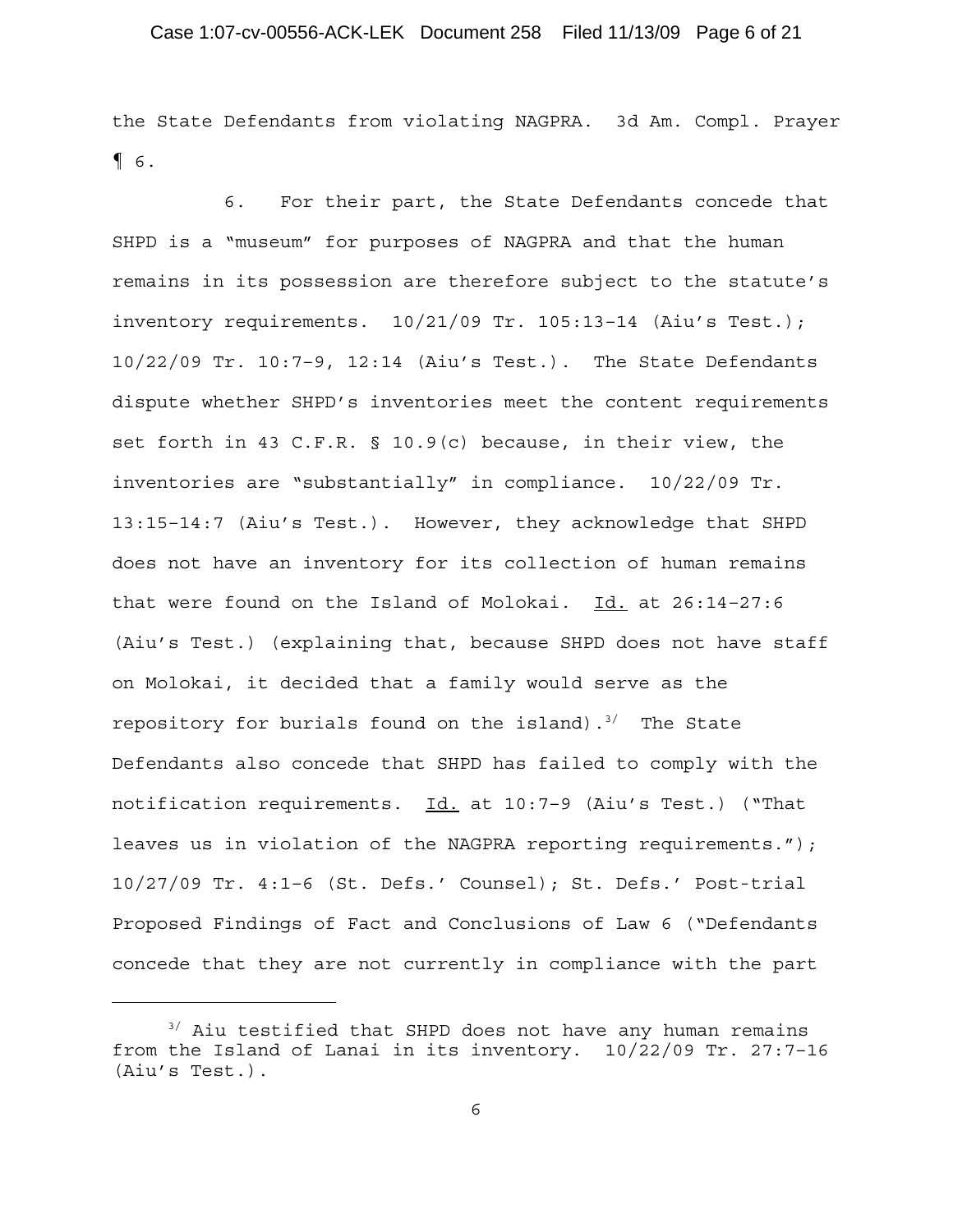# Case 1:07-cv-00556-ACK-LEK Document 258 Filed 11/13/09 Page 7 of 21

of the inventory provisions of NAGPRA, as set forth in C.F.R. § 10.13, that requires that SHPD provide copies of its inventories to the National Park Service and file a Notice of Completion for publication in the Federal Register within two years of the effective date of § 10.13 (April 7, 2009)."). They explain that they were previously under the impression that NAGPRA's inventory requirements only applied to a museum's holdings that were originally found on federal or tribal lands. 10/21/09 Tr. 96:17–22 (St. Defs.' Opening Statement); 10/22/09 Tr. 11:21–12:10 (Aiu's Test.). The State Defendants also seemed to believe that NAGPRA only applied to a museum's holdings that were in its possession prior to NAGPRA's enactment, November 16, 1990. See St. Defs.' Trial Br. Supplement 4–5, 10/14/09.

7. The State Defendants note that at the present time SHPD is in consultation with federal officials who administer NAGPRA and is in the process of coming into compliance with the statute's requirements. 10/22/09 Tr. 12:17–20, 49:4–12 (Aiu's Test.). Specifically, SHPD's current Administrator has spoken with Sherry Hutt.  $Id.$  at 7:23-8:2, 9:2-4, 55:4-8 (Aiu's Test.). The National NAGPRA Program's website reflects that Hutt is the National NAGPRA Program Manager. See National NAGPRA Contacts Home, http://www.nps.gov/history/nagpra/contacts/index.htm (last visited Oct. 27, 2009); Fed. R. Evid. 201. SHPD intends to achieve compliance as soon as it can. 10/22/09 Tr. 59:8–10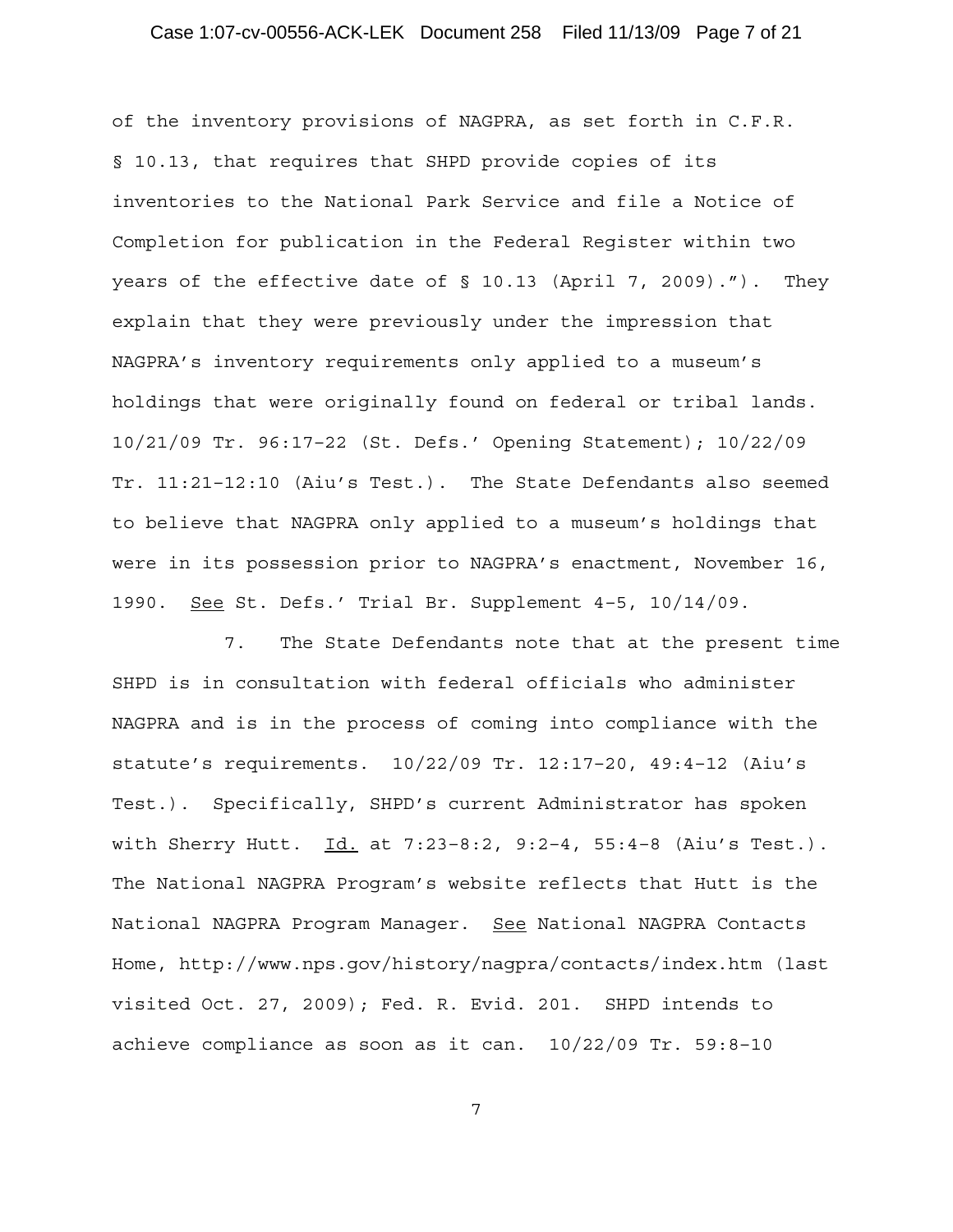# Case 1:07-cv-00556-ACK-LEK Document 258 Filed 11/13/09 Page 8 of 21

(Aiu's Test.). In addition, the State Defendants explain that SHPD has stopped any reburial activities in order to comply with NAGPRA's notification requirements. Id. at 12:23–13:3 (Aiu's Test.).

8. While the State Defendants do not dispute that SHPD is, at least to some degree, in violation of NAGPRA, it is important to remember that Plaintiff is seeking permanent injunctive relief in this case. 3d Am. Compl. Prayer ¶ 6. In order to obtain such relief, as explained more fully below, he must show that he has suffered irreparable harm because of SHPD's alleged noncompliance or that he is likely to suffer immediate irreparable harm as a result thereof. See infra Conclusions of Law  $\P\P$  5-7.

#### **III. Plaintiff's Alleged Irreparable Harm**

9. Plaintiff testified at trial as to why he believes that he is personally harmed by SHPD's alleged noncompliance with NAGPRA. He stated that, in his capacity as an archeologist, "if" he had to serve a client, such as a developer, who was engaged in undertaking an action that might have subsurface impact, he would have a very difficult time finding out where human remains were located in the absence of an inventory that accurately describes with specificity where human remains were found. 10/20/09 Tr. 154:9–23 (Pl.'s Test.). Plaintiff noted that, when human remains are found in one location, there is a likelihood of finding more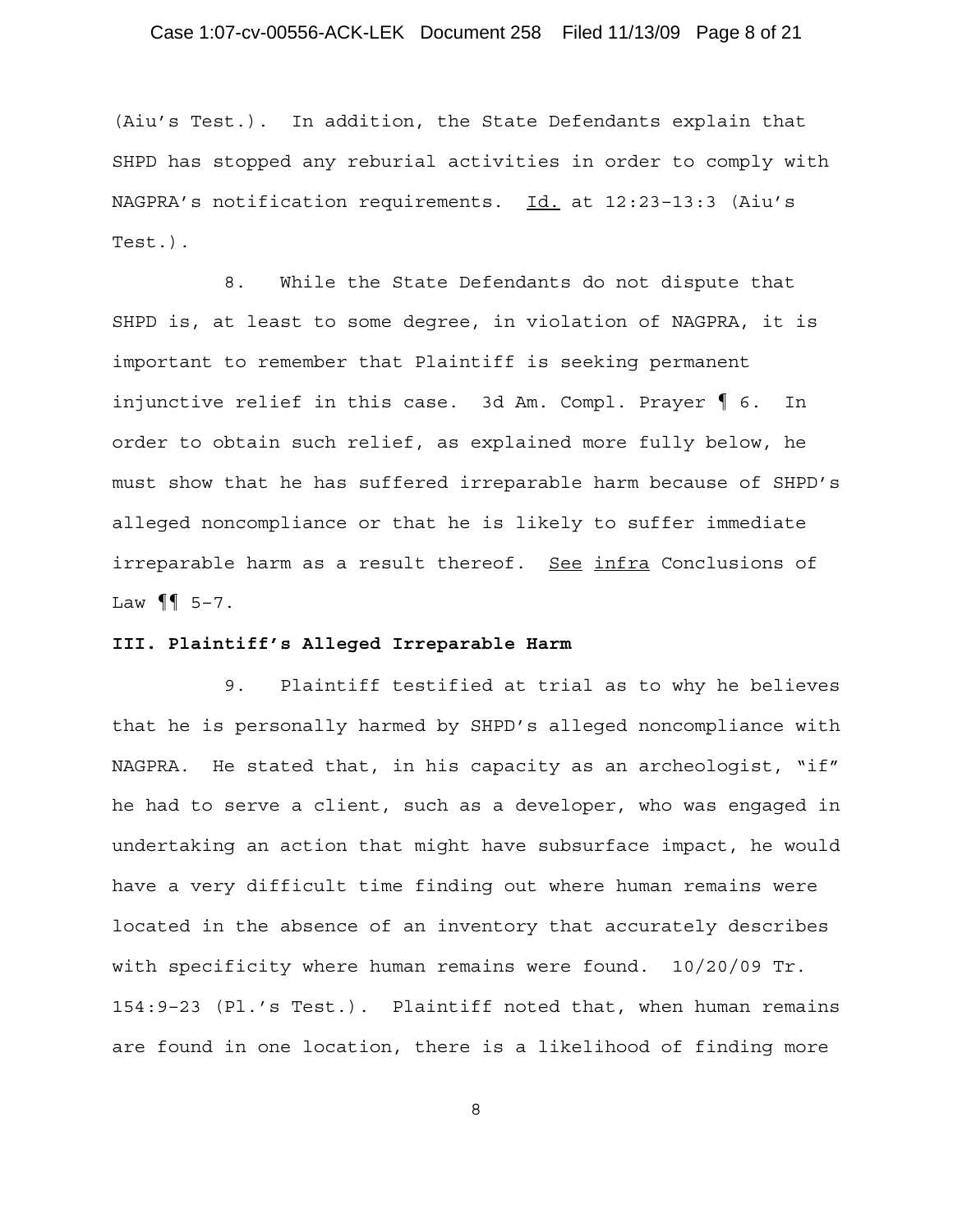# Case 1:07-cv-00556-ACK-LEK Document 258 Filed 11/13/09 Page 9 of 21

remains in the surrounding area.  $\underline{Id.}$  at  $158:17-22$  (Pl.'s Test.). He explained that, if the geographical information as to burial sites in the inventories is unavailable, then there is a greater likelihood of inadvertent discoveries of human remains, and that such discoveries have adverse consequences for developers. Id. at 154:18–155:2, 158:21–159:2 (Pl.'s Test.). In addition, Plaintiff testified that, if inventory completion notices were published in the Federal Register, as contemplated by NAGPRA, see infra Conclusions of Law ¶ 2, more individuals would come forward to compile additional folklore or oral histories. 10/21/09 Tr. 28:10–21 (Pl.'s Test.). He asserted that the folklore or oral histories would give him more information about where remains were located and that he could use such information to plan for avoidance when trying to help developers and other clients. Id.

10. However, Plaintiff has not shown that he is presently employed by a developer. Indeed, he did not testify regarding any current employment. Plaintiff did testify as to his curriculum vitae. He explained that, in his profession, one maintains a curriculum vitae on a yearly basis and updates it as one achieves goals in the profession. 10/20/09 Tr. 136:14–16 (Pl.'s Test.). Plaintiff's curriculum vitae suggests that his last date of employment was in 2006 at SHPD. See Pl.'s Ex. 101 (Pl.'s curriculum vitae); 10/20/09 Tr. 137:1 (admitting Pl.'s Ex. 101 into evidence). Thus, Plaintiffs has not shown any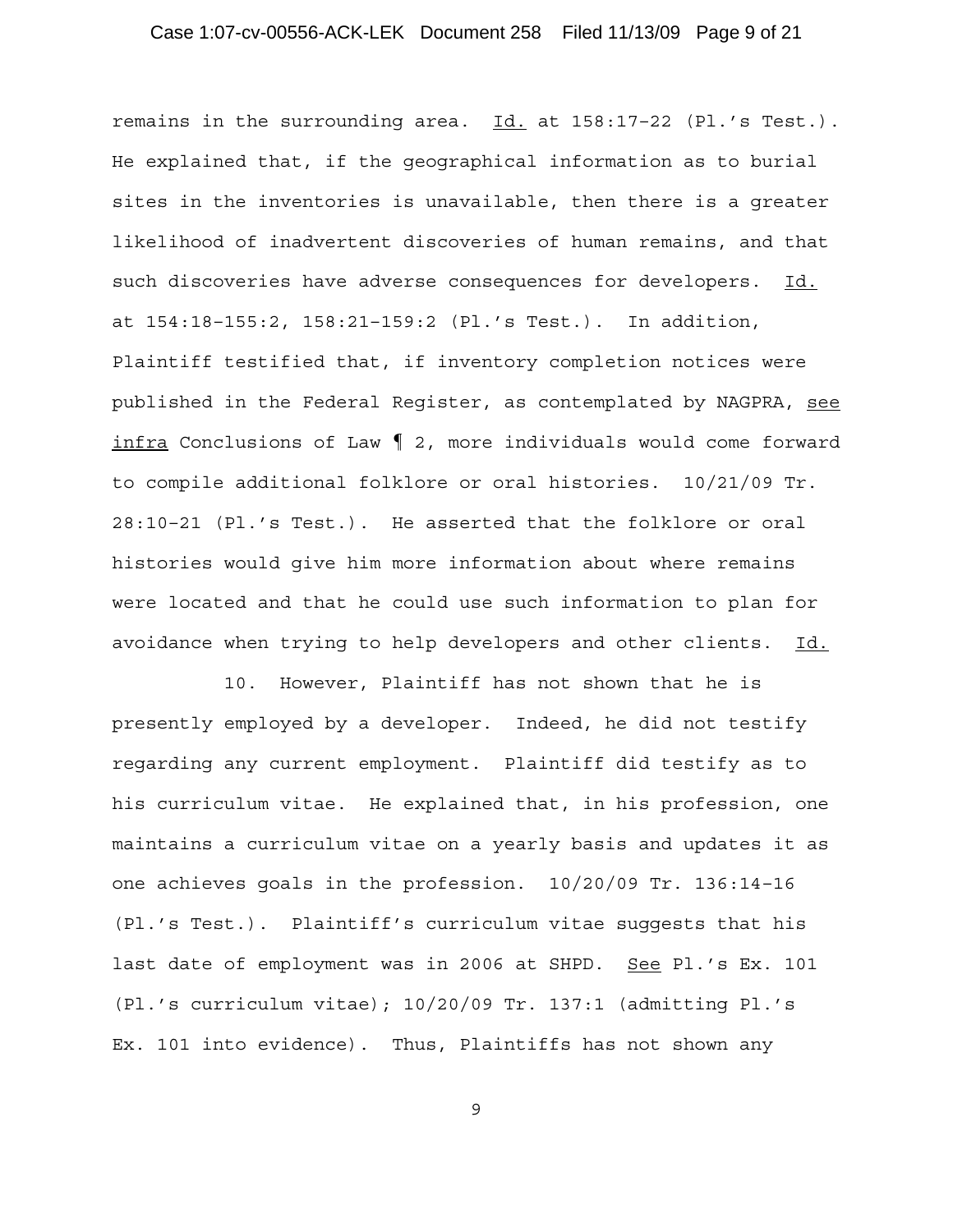### Case 1:07-cv-00556-ACK-LEK Document 258 Filed 11/13/09 Page 10 of 21

archeological work since leaving SHPD in 2006; nor has he established any employment in future archaeological work in Hawai'i. $4/$ 

11. Morever, even if he had established that he was currently employed by a developer to determine the location of burials, Plaintiff has not shown that the documents that SHPD has on file in its library would be insufficient to make that determination. SHPD's library contains archeology reports of sites where burials were found. 10/21/09 Tr. 49:5–12 (Pl.'s Test.), 55:13–15 (Pl.'s Test.) ("The public has full access to go to SHPD and get information out of the library at will."), 110:10–19 (Aiu's Test.) (explaining that, when archaeologists research whether a given area contains human remains, they rely on their personal libraries and SHPD's library). Plaintiff testified that, while he was working at SHPD in 2005 and 2006, the library was incomplete and missing archeology reports that discuss the location of burials. Id. at 49:5-14 (Pl.'s Test.). However, he has not returned to the library since 2006 because, in his words, he has "no purpose really to go into the office." Id. at 49:16–25 (Pl.'s Test.). In addition, he testified that

<sup>&</sup>lt;sup>4/</sup> In his supplement to his trial brief, Plaintiff claims that, "[a]s early as today, [he] could and does investigate sites for clients." Pl.'s Supplement to his Trial Br. 2, 11/6/09. However, as noted earlier, he did not testify as to any current employment at trial.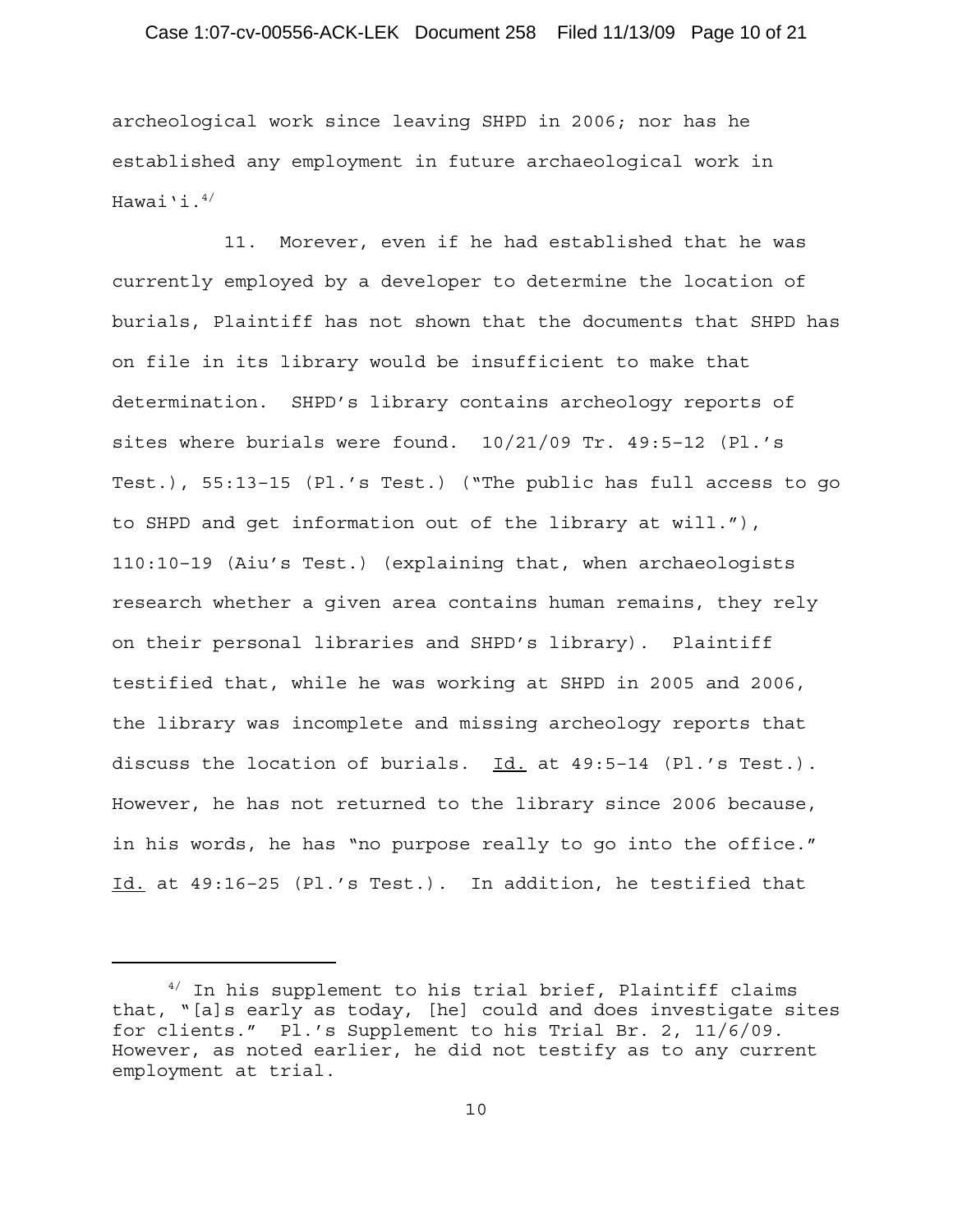### Case 1:07-cv-00556-ACK-LEK Document 258 Filed 11/13/09 Page 11 of 21

his fellow archeologists have been working with SHPD to restore missing files in its library. Id. at 49:10–22 (Pl.'s Test.).

12. The Court finds that Plaintiff has not established by a preponderance of the evidence that he has suffered irreparable injury because of SHPD's alleged noncompliance with NAGPRA's inventory requirements or that he is likely to suffer such injury immediately as a result thereof.

#### **CONCLUSIONS OF LAW**

#### **I. NAGPRA**

1. Under NAGPRA, a "museum" is "any institution or State or local government agency (including any institution of higher learning) that receives Federal funds and has possession of, or control over, Native American cultural items." 25 U.S.C. § 3001(8). The statute states that "[e]ach museum which has possession or control over holdings or collections of Native American human remains and associated funerary objects shall compile an inventory of such items and, to the extent possible based on information possessed by such museum . . . , identify the geographical and cultural affiliation<sup>[5/]</sup> of such item[s]." Id. § 3003(a); see also 43 C.F.R. § 10.9(a) ("Under [25 U.S.C. § 3003], each museum or Federal agency that has possession or control over holdings or collections of human remains and

 $5/$  It would appear that, in Hawai'i, the only "cultural affiliation" involved is that of Native Hawaiian. 10/21/09 Tr. 31:17–22 (Pl.'s Test.).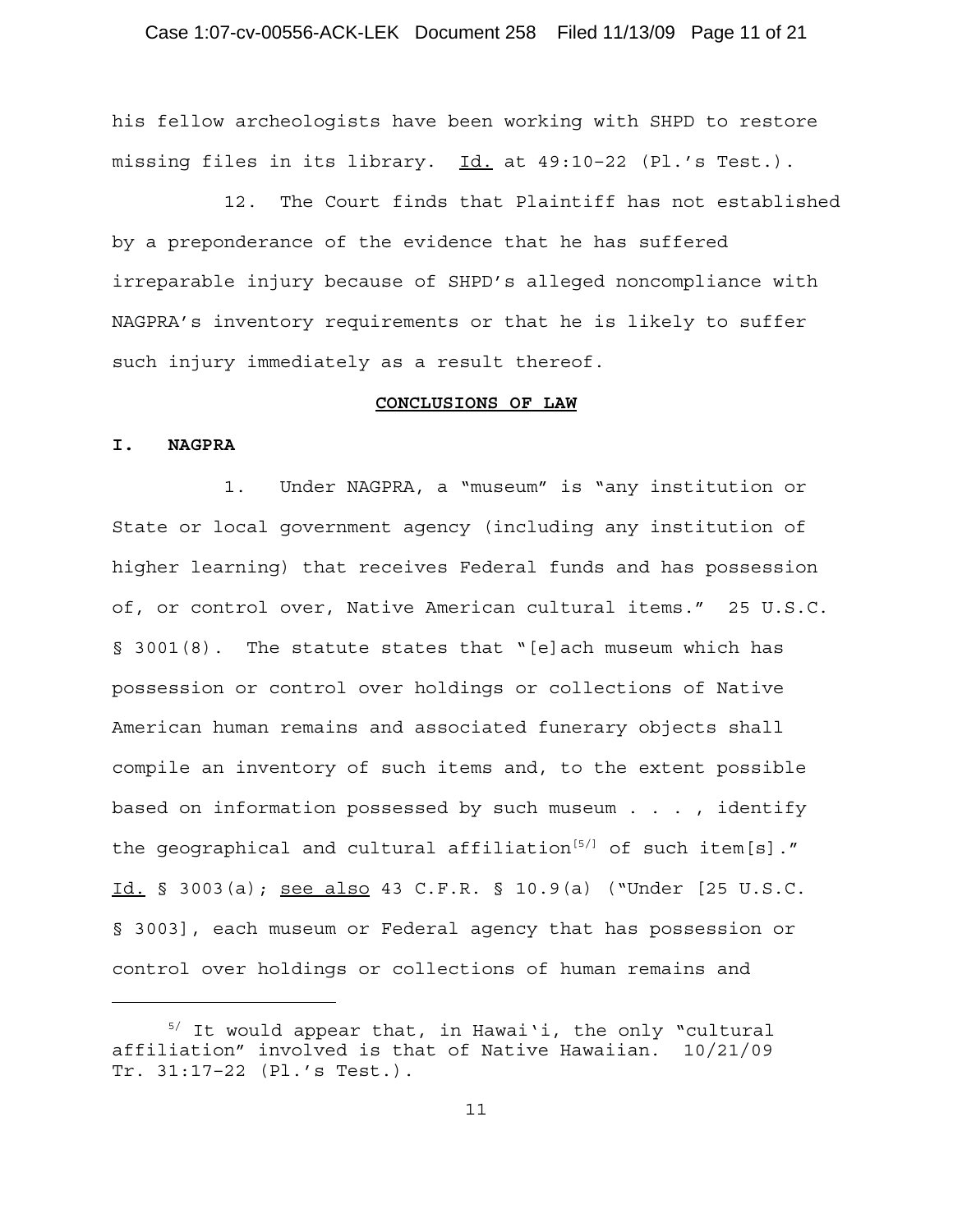### Case 1:07-cv-00556-ACK-LEK Document 258 Filed 11/13/09 Page 12 of 21

associated funerary objects must compile an inventory of such objects, and, to the fullest extent possible based on information possessed by the museum or Federal agency, must identify the geographical and cultural affiliation of each item.").<sup>6/</sup> The inventory must be (A) "completed in consultation with tribal government and Native Hawaiian organization officials and traditional religious leaders," (B) "completed by not later than the date that is 5 years after the date of enactment of [NAGPRA]," November 16, 1990, and (C) "made available both during the time they are being conducted and afterward to a review committee established under [25 U.S.C. § 3006]." 25 U.S.C.  $\S$ § 3003(b)(1)(A), (B), (C).

2. "[T]he term 'inventory' means a simple itemized list that summarizes the information called for by this section." Id. § 3003(e). "The purpose of the inventory is to facilitate repatriation by providing clear descriptions of human remains and associated funerary objects and establishing the cultural

25 U.S.C. § 3001(3)(A).

<sup>6/ &</sup>quot;Associated funerary objects" means objects that, as a part of the death rite or ceremony of a culture, are reasonably believed to have been placed with individual human remains either at the time of death or later, and both the human remains and associated objects are presently in the possession or control of a Federal agency or museum, except that other items exclusively made for burial purposes or to contain human remains shall be considered as associated funerary objects.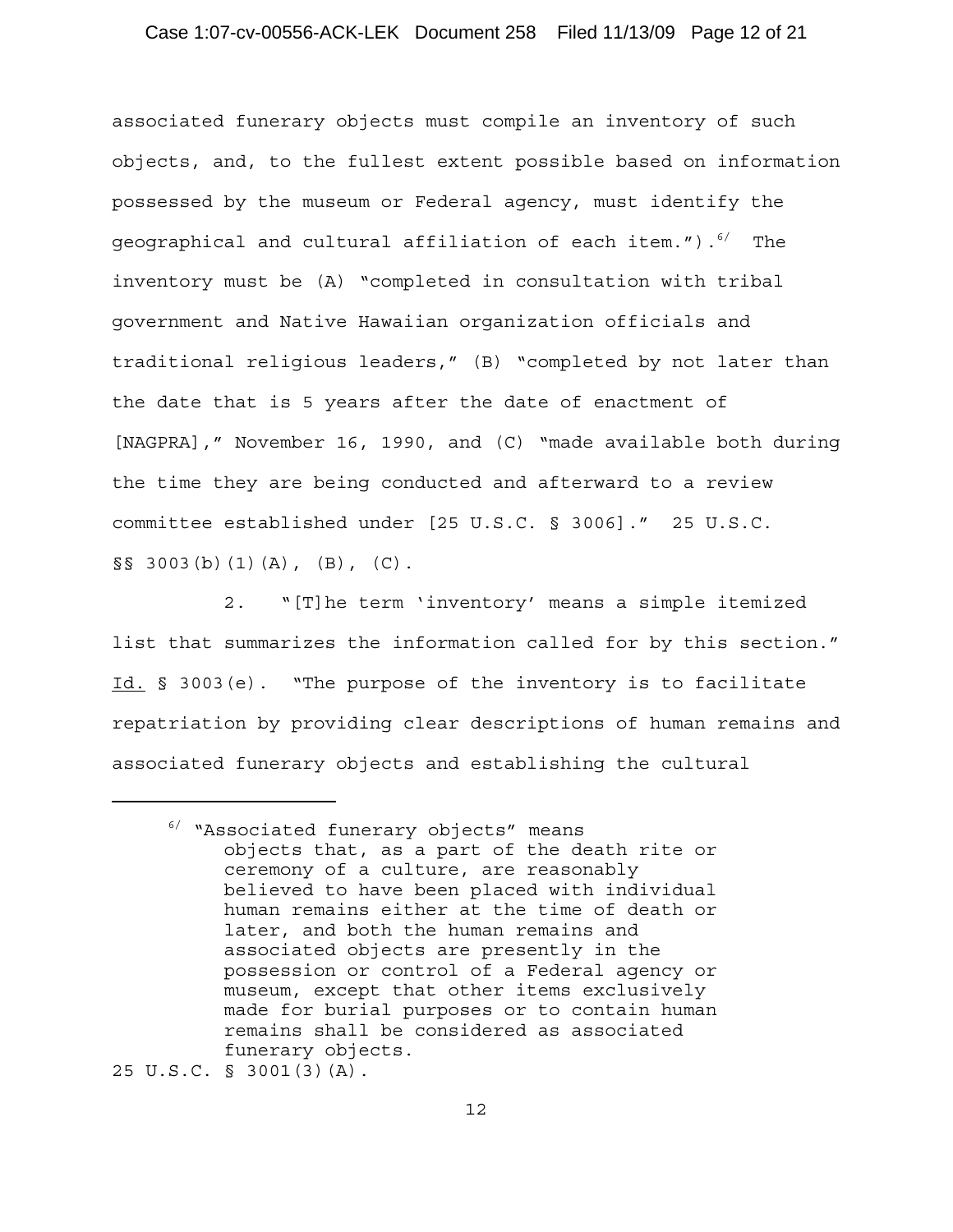### Case 1:07-cv-00556-ACK-LEK Document 258 Filed 11/13/09 Page 13 of 21

affiliation between these objects and present-day Indian tribes and Native Hawaiian organizations." 43 C.F.R. § 10.9(a). The specific requirements for the contents of an inventory are set forth in 43 C.F.R. § 10.9(c).<sup>7/</sup> Museums must provide notice in

 $7/43$  C.F.R. § 10.9(c) provides: Required information. The following documentation must be included, if available, for all inventories completed by museum or Federal agency officials: (1) Accession and catalogue entries, including the accession/catalogue entries of human remains with which funerary objects were associated; (2) Information related to the acquisition of each object, including: (i) the name of the person or organization from whom the object was obtained, if known; (ii) The date of acquisition, (iii) The place each object was acquired, i.e., name or number of site, county, state, and Federal agency administrative unit, if applicable; and (iv) The means of acquisition, i.e., gift, purchase, or excavation; (3) A description of each set of human remains or associated funerary object, including dimensions, materials, and, if appropriate, photographic documentation, and the antiquity of such human remains or associated funerary objects, if known; (4) A summary of the evidence, including the results of consultation, used to determine the cultural affiliation of the human remains and associated funerary objects

pursuant to [43 C.F.R.] § 10.14 of these regulations.

43 C.F.R. § 10.9(c).

Plaintiff has suggested numerous means of improving SHPD's inventories of human remains consistent with the goals of NAGPRA; however, many of Plaintiff's suggestions, while certainly thoughtful and worthy of consideration, would not appear to be (continued...)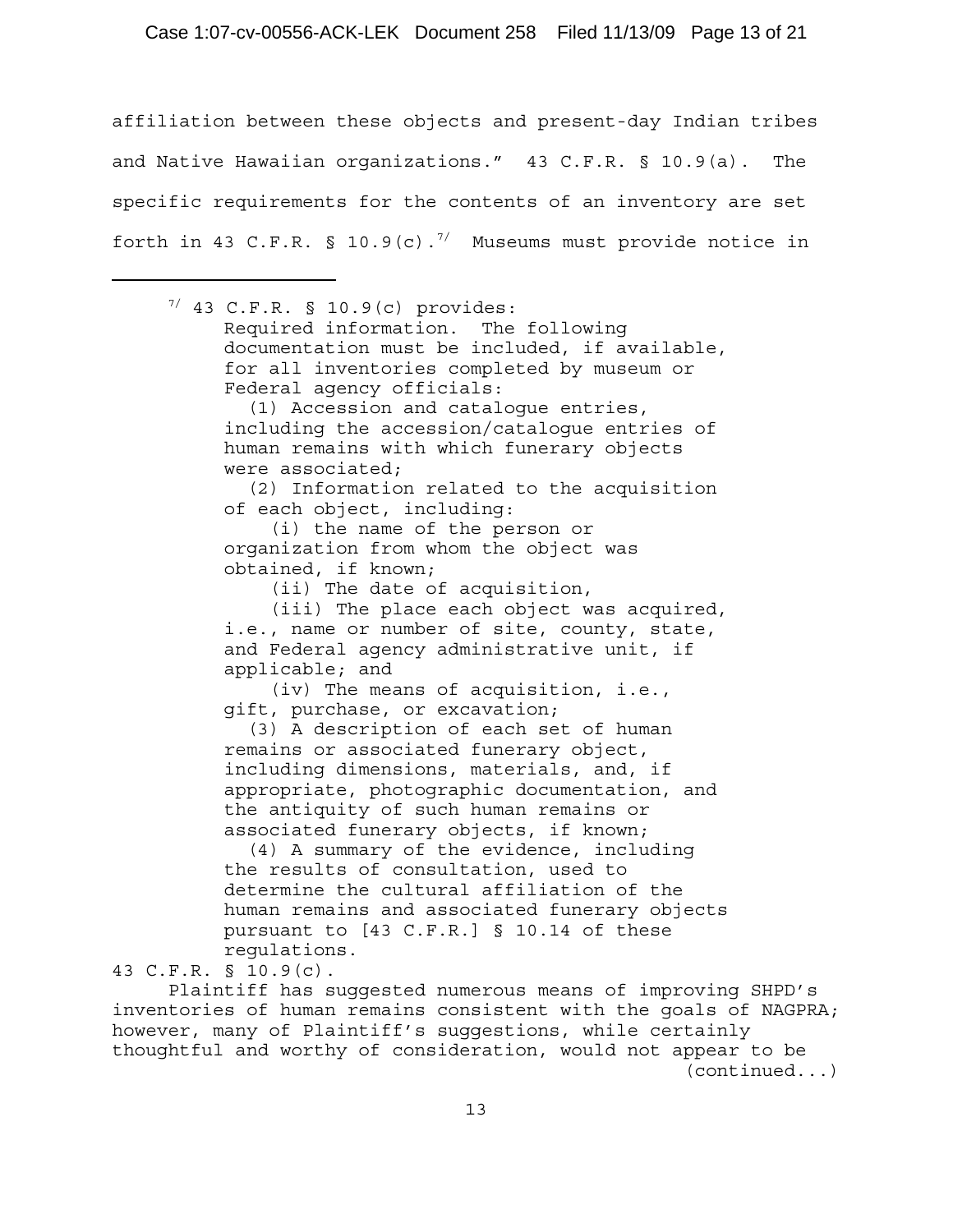connection with the inventories to any affiliated Indian tribes, any affiliated Native Hawaiian organizations, and the Manager of the National NAGPRA Program. 25 U.S.C. § 3003(d)(1); 43 C.F.R. §§ 10.9(e), 10.13(b)(1)(ii). The Manager of the National NAGPRA Program publishes notices of inventory completion received from museums in the Federal Register. 43 C.F.R. § 10.9(e)(7).

3. In addition, NAGPRA's regulations contemplate the production of additional inventories after the initial inventory has been completed. Specifically, 43 C.F.R. § 10.13 provides in relevant part that:

> Any museum or Federal agency that, after completion of the . . . inventories as required by  $[43 \text{ C.F.R. }$   $]$  . . . 10.9, receives a new holding or collection or locates a previously unreported current holding or collection that may include human remains, funerary objects, sacred objects or objects of cultural patrimony, must . . . [w]ithin 2 years of receiving a new holding or collection or locating a previously unreported current holding or collection, or within 2 years of the effective date of this rule, [April 20, 2007,] whichever is later, prepare in consultation with any affiliated Indian tribe or Native Hawaiian organization, an inventory as required by [43 C.F.R.]  $\S 10.9$  . . . .

Id. § 10.13(b)(1)(ii); Native American Graves Protection and Repatriation Act Regulations—Future Applicability, 72 Fed. Reg.

 $7/$ (...continued) required by law.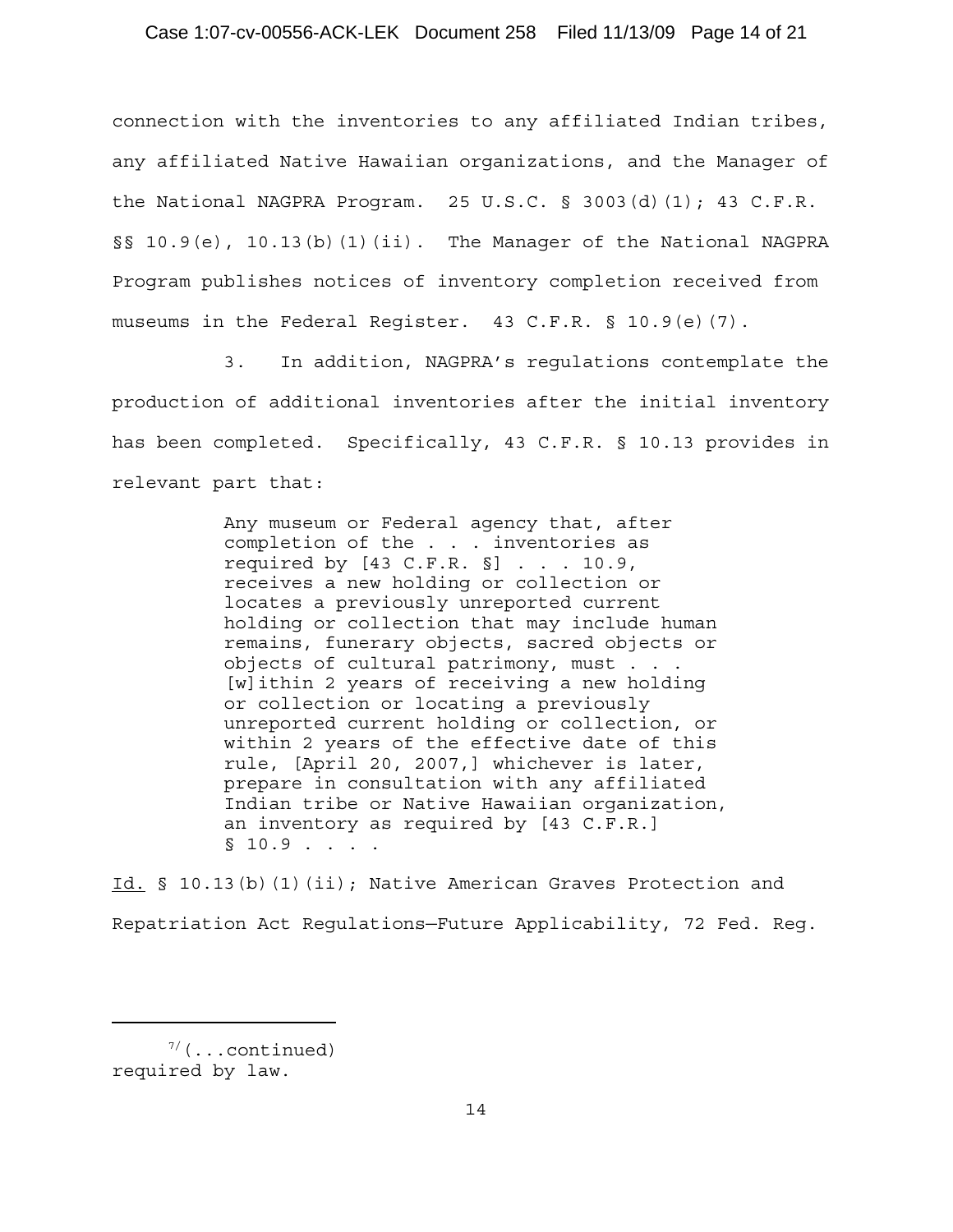### Case 1:07-cv-00556-ACK-LEK Document 258 Filed 11/13/09 Page 15 of 21

13184, 13184 (Mar. 21, 2007) (providing the effective date of the regulation).8/

4. In the case at hand, as noted earlier, the State Defendants have conceded that SHPD is presently in violation of the notice requirements, because it has not provided the Manager of the National NAGPRA Program notice of completion of their inventories. <u>See supra</u> Findings of Fact  $\parallel$  5. However, they dispute whether SHPD is in violation of the inventory content requirements set forth in 43 C.F.R. § 10.9(c) because, in their view, SHPD's inventories are in "substantial" compliance. See id.

5. The Court need not decide at this time whether, or to what extent, SHPD is in violation of NAGPRA. It bears

<sup>&</sup>lt;sup>8/</sup> The Court observes that the State Defendants took the position at trial that, between the time an initial inventory is completed and the effective date of 43 C.F.R. § 10.13, April 20, 2007, museums had no obligation to maintain inventories of human remains in their possession or control under NAGPRA. 10/21/09 Tr. 68:22–69:9 (St. Defs.' Counsel). The Court also notes that the State Defendants asserted prior to trial that the Secretary of the Interior did not have the authority to reinstate the inventory and reporting requirements set forth in 43 C.F.R. § 10.13. The Secretary addressed this argument in responding to comments to the regulation. Native American Graves Protection and Repatriation Act Regulations—Future Applicability, 72 Fed. Reg. at 13185 (concluding that the Secretary has the authority to promulgate regulations establishing new deadlines for completion of inventories after those specified in NAGPRA, principally based on 25 U.S.C. § 3005(a)'s requirement that a museum repatriate upon demand, as continuing inventory requirements would facilitate such repatriation). The Court does not have to address the State Defendants' contention as to the Secretary's authority at this juncture because it ultimately concludes that Plaintiff is not entitled to permanent injunctive relief.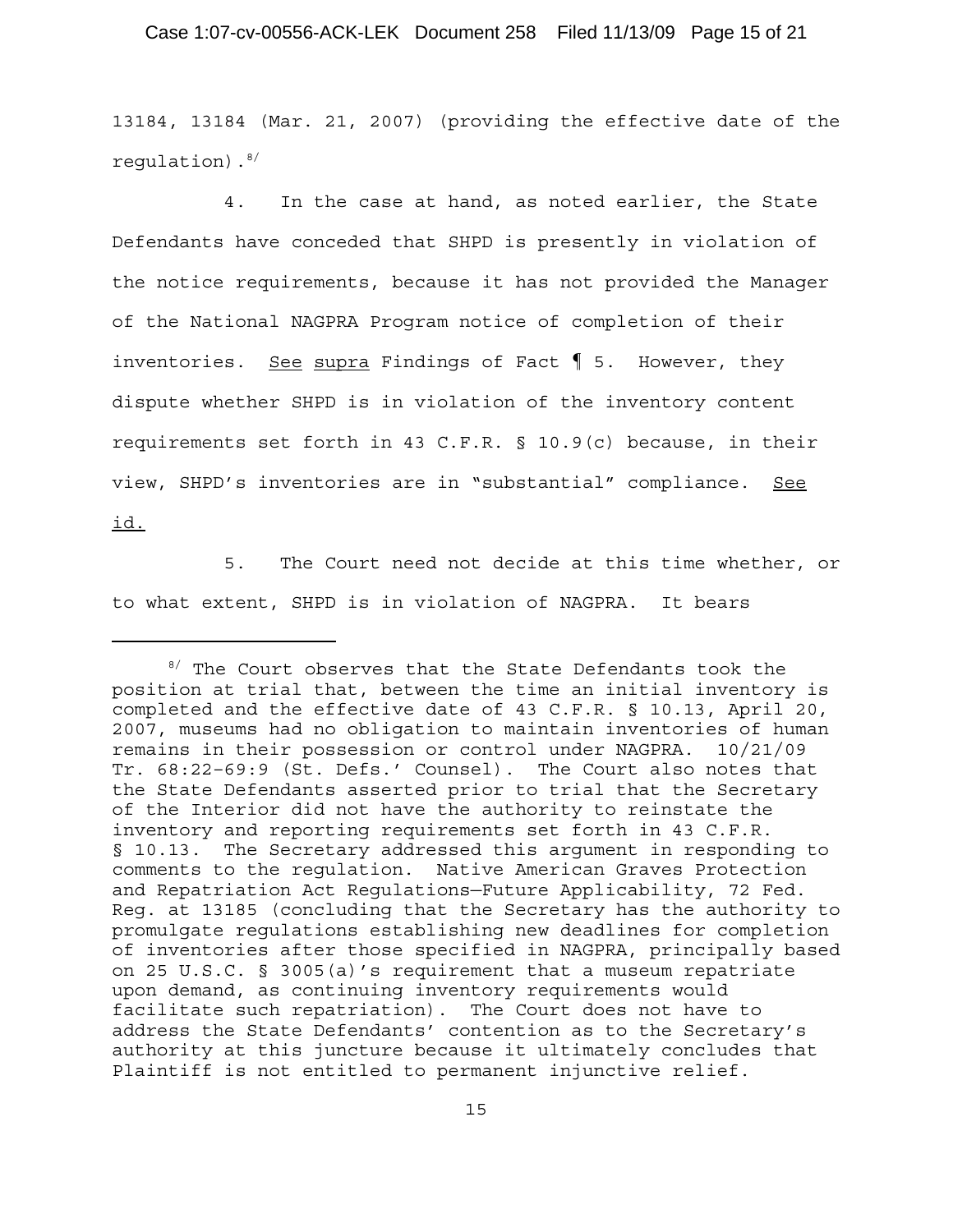repeating that Plaintiff is requesting permanent injunctive relief. 3d Am. Compl. Prayer ¶ 6. Even if SHPD is indeed in violation of NAGPRA's inventory requirements, Plaintiff has not established that such relief is appropriately entered in his favor.

#### **II. Permanent Injunctive Relief**

#### **A. The Irreparable Harm Requirement**

6. "[W]hether a permanent injunction is appropriate . . . turns on whether the plaintiff can establish by a preponderance of the evidence that this form of equitable relief is necessary." Sheely v. MRI Radiology Network, P.A., 505 F.3d 1173, 1182 n.10 (11th Cir. 2007). A plaintiff seeking a permanent injunction must demonstrate:

> "(1) that it has suffered an irreparable injury; (2) that remedies available at law, such as monetary damages, are inadequate to compensate for that injury; (3) that, considering the balance of hardships between the plaintiff and defendant, a remedy in equity is warranted; and (4) that the public interest would not be disserved by a permanent injunction."

Reno Air Racing Ass'n v. McCord, 452 F.3d 1126, 1137 n.10 (9th Cir. 2006) (quoting eBay Inc. v. MercExchange, L.L.C., 547 U.S. 388, 391 (2006)); accord W. Org. of Res. Council v. Johanns (In re Geertson Seed Farms), 541 F.3d 938, 943 (9th Cir. 2008).

7. With respect to the first element, where irreparable harm has not yet been suffered, there must be a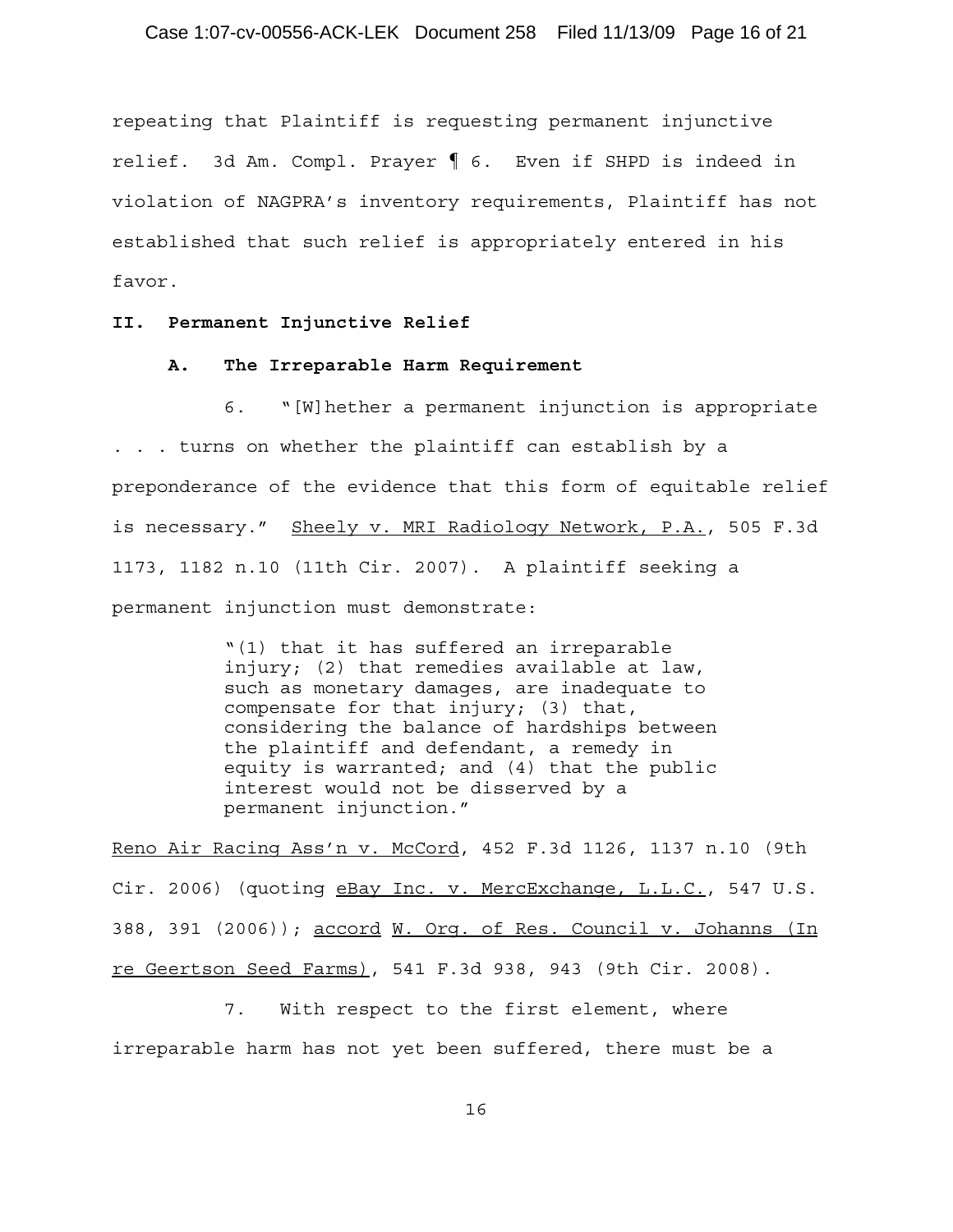# Case 1:07-cv-00556-ACK-LEK Document 258 Filed 11/13/09 Page 17 of 21

likelihood that such harm will be "immediate" in the absence of injunctive relief. See G.C. & K.B. Invs., Inc. v. Wilson, 326 F.3d 1096, 1107 (9th Cir. 2003). "Irreparable harm is an essential prerequisite for a grant of injunctive relief." Ross-Simons of Warwick, Inc. v. Baccarat, Inc., 217 F.3d 8, 13 (1st Cir. 2000) (affirming the issuance of a permanent injunction); Midwest Growers Coop. Corp. v. Kirkemo, 533 F.2d 455, 465–66 (9th Cir. 1976) (concluding that a permanent injunction was improperly issued because the plaintiff had "failed to show either irreparable harm or lack of any adequate remedy at law—both prerequisites to injunctive relief").

## **B. Statutory Standing Under NAGPRA**

8. Contrary to the foregoing authorities, Plaintiff contends that he does not have to show a likelihood of imminent irreparable harm in order to obtain permanent injunctive relief because he has standing under 25 U.S.C. § 3013. Pl.'s Supplement to his Trial Br. 3–9, 11/6/09; Pl.'s Supplement to his Am. Findings of Fact & Conclusions of Law 9, 11/6/09. The statute provides that: "The United States district courts shall have jurisdiction over any action brought by any person alleging a violation of [NAGPRA] and shall have the authority to issue such orders as may be necessary to enforce the provisions of [the] Act." 25 U.S.C. § 3013. Plaintiff seems to assert that, because he is a "person," he has standing under this provision.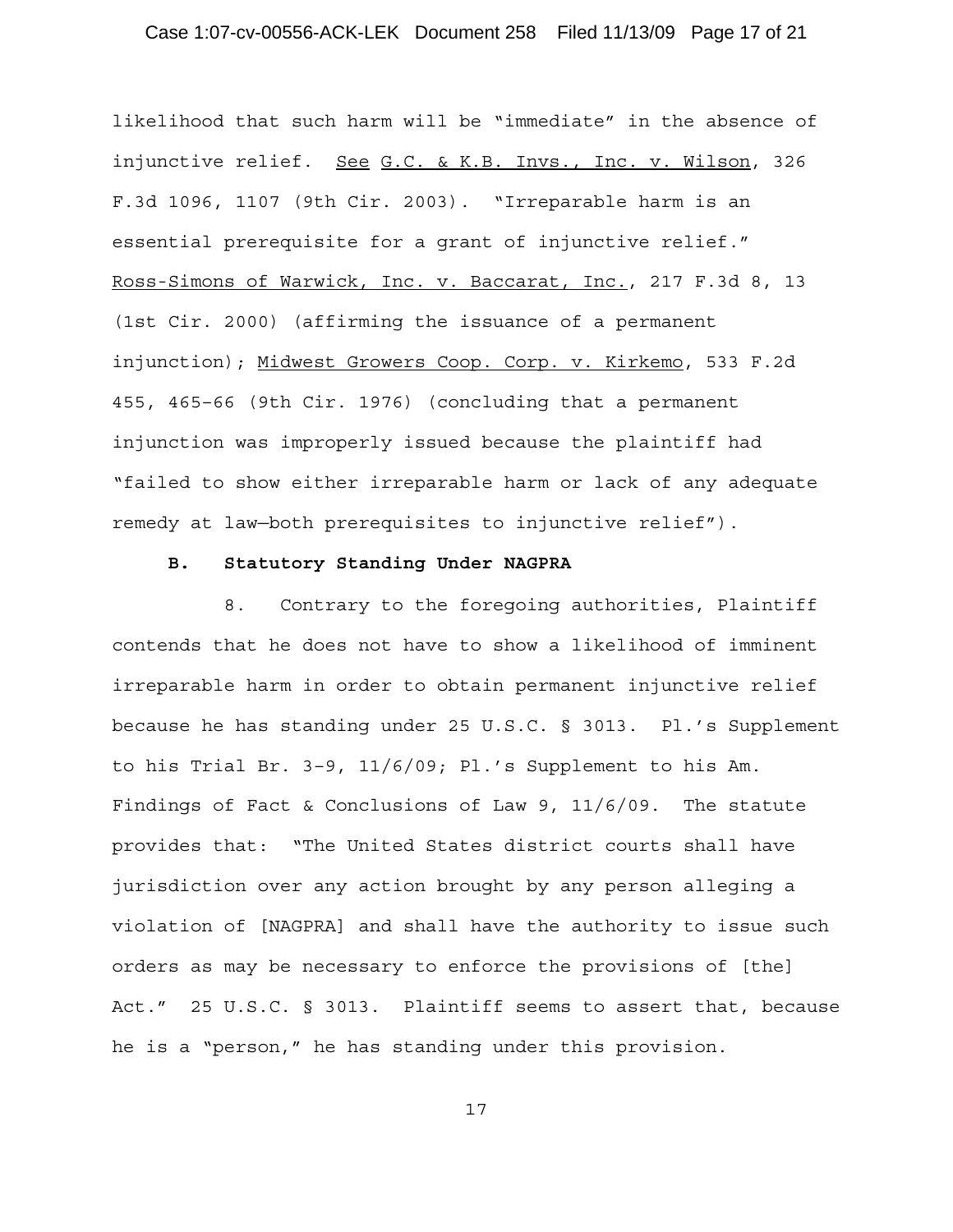9. "Statutory standing is simply statutory interpretation: the question it asks is whether Congress has accorded this injured plaintiff the right to sue the defendant to redress his injury." Graden v. Conexant Sys. Inc., 496 F.3d 291, 295 (3d Cir. 2007) (emphasis in original); see also Holmes v. Sec. Investor Prot. Corp., 503 U.S. 258, 287 (1992) (Scalia, J., concurring) ("Yet another element of statutory standing is compliance with what I shall call the 'zone-of-interests' test, which seeks to determine whether, apart from the directness of the injury, the plaintiff is within the class of persons sought to be benefitted by the provision at issue."); Bennett v. Spear, 520 U.S. 154, 163 (1997) (explaining that the zone-of-interests test asks "'whether the interest sought to be protected by the complainant is arguably within the zone of interests to be protected or regulated by the statute or constitutional guarantee in question'" (quoting Ass'n of Data Processing Serv. Orgs., Inc. v. Camp, 397 U.S. 150, 153 (1970))).

10. It would appear that Plaintiff has statutory standing under 25 U.S.C. § 3013. Nevertheless, statutory standing alone is not enough; it is but one component of Plaintiff's NAGPRA claim. In order to succeed on that claim and obtain injunctive relief, he must make a showing of irreparable harm. See Reno Air Racing, 452 F.3d at 1137 n.10; G.C. & K.B. Invs., 326 F.3d at 1107; cf. Los Angeles v. Lyons, 461 U.S. 95,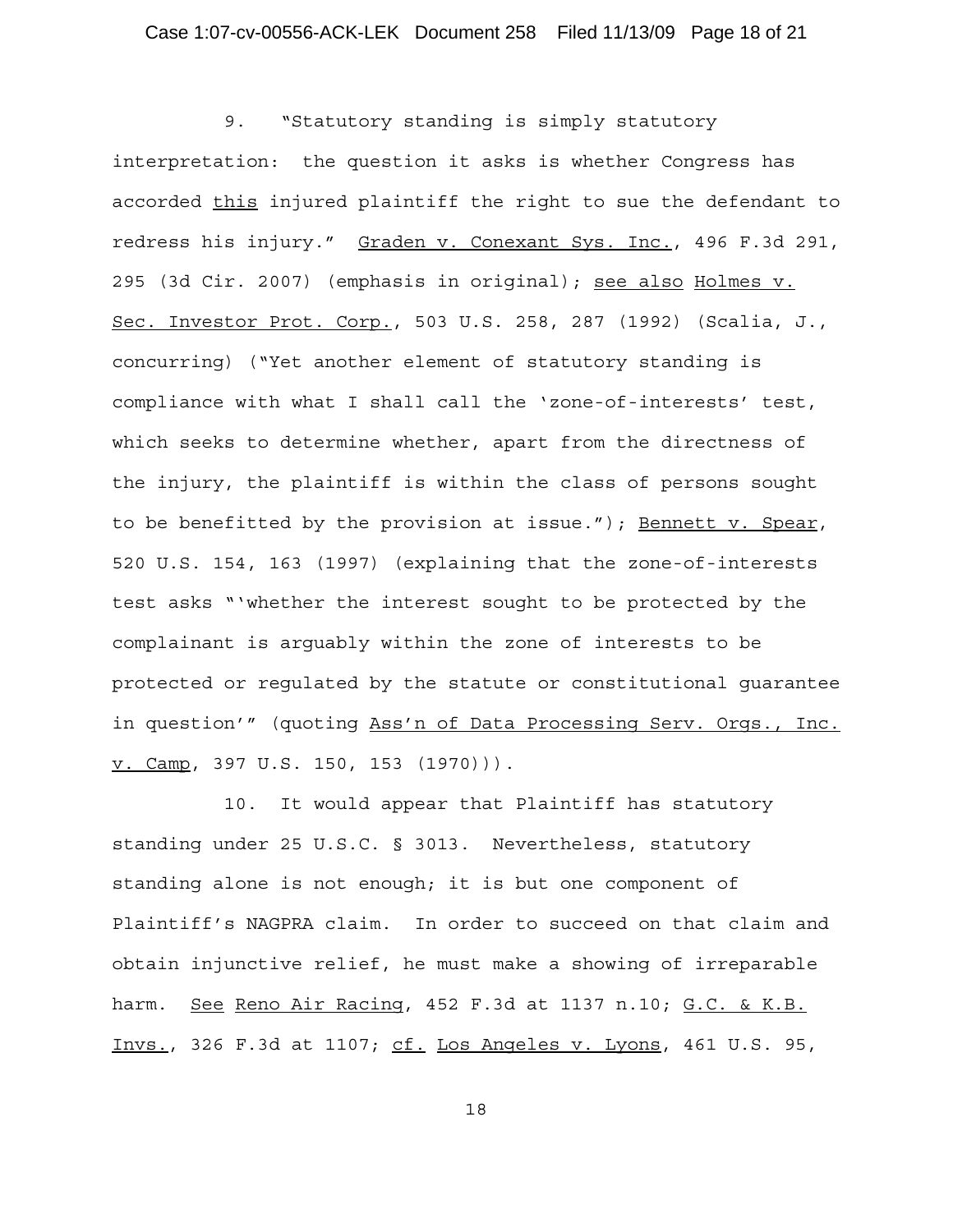111 (1983) (concluding that, even if the plaintiff had Article III standing to seek an injunction, he would not be entitled to injunctive relief because he had not shown irreparable injury).

# **C. Analysis of Irreparable Harm**

11. The Court has found that Plaintiff has not established by a preponderance of the evidence that he has suffered irreparable injury because of SHPD's alleged noncompliance with NAGPRA's inventory requirements or that he is likely to suffer such injury immediately as a result thereof. See supra Findings of Fact  $\P$  9. He is thus not entitled to permanent injunctive relief as to his NAGPRA claim at this juncture because he has not satisfied an essential element of the standard for injunctive relief. See Reno Air Racing Ass'n, 452 F.3d at 1137 n.10. $9/$ 

<sup>&</sup>lt;sup>9/</sup> Having concluded that Plaintiff is not entitled to injunctive relief for his failure to establish irreparable injury, the Court need not address the State Defendants' contention that injunctive relief is unnecessary because SHPD is currently in the process of consulting with the National NAGPRA Program to come into compliance with the statute's inventory requirements. See Orantes-Hernandez v. Thornburgh, 919 F.2d 549, 564 (9th Cir. 1990) ("Permanent injunctive relief is warranted where . . . [the] defendant's past and present misconduct indicates a strong likelihood of future violations."). The Court expects SHPD to diligently continue its consultation with the National NAGPRA Program regarding its inventories of human remains. As the State Defendants are well aware, the Secretary of the Interior has the authority under 25 U.S.C. § 3007 to enforce the provisions of NAGPRA at issue in this lawsuit by imposing monetary penalties upon SHPD for noncompliance.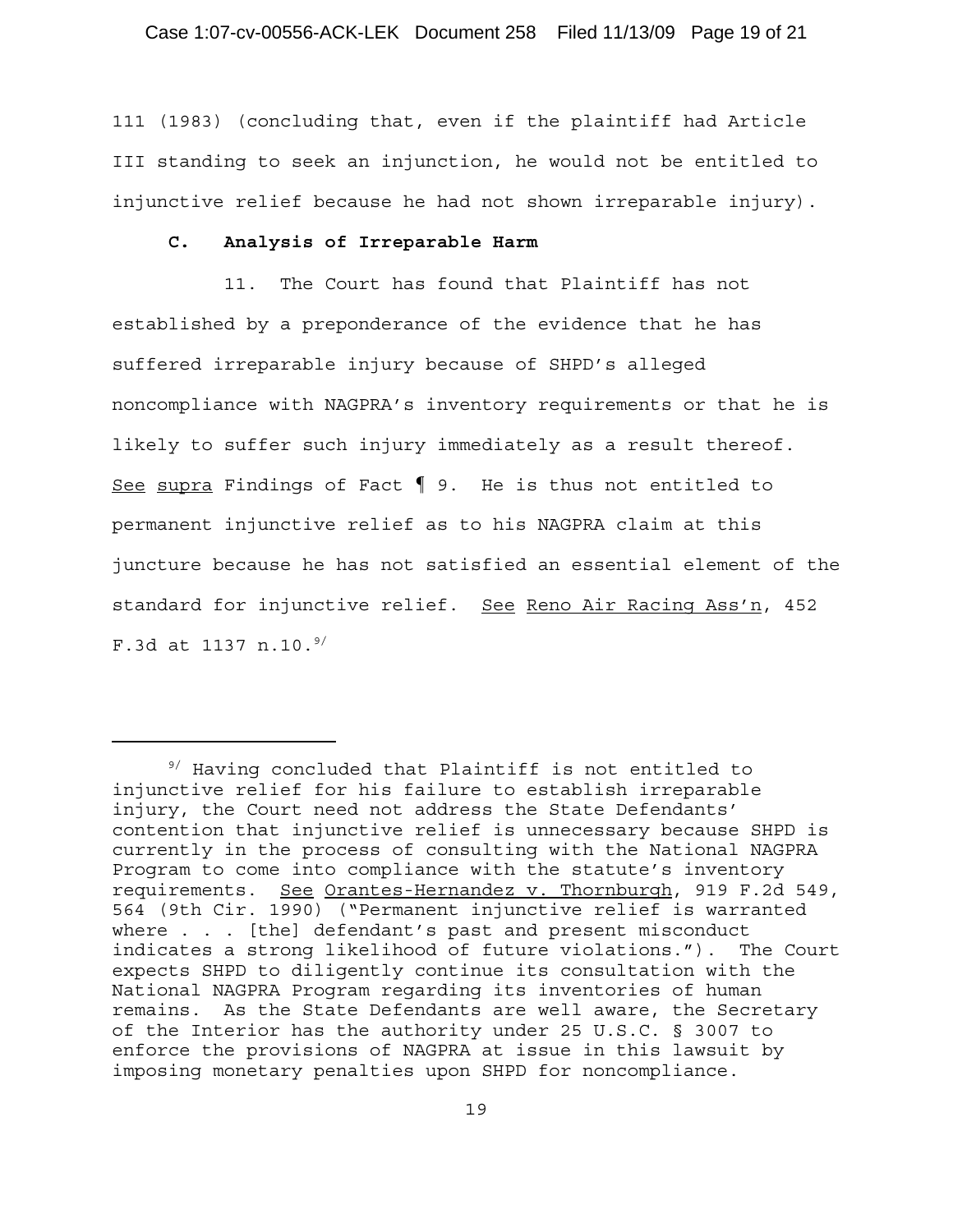#### **DECISION**

Plaintiff should be commended for bringing his NAGPRA claim. As the State Defendants' counsel acknowledged in his opening statement, the claim effectively brought certain issues of noncompliance to light. See 10/21/09 Tr. 96:17–22 (St.' Defs.' Counsel) ("In a very perverse way, my client has to thank Mr. Brown for bringing this case. Because although SHPD had been under the belief and understanding that NAGPRA did not apply to it, unless there was a finding on federal or tribal lands, there apparently is a dispute as to whether or not that is an accurate interpretation of the law."). It appears that, as a direct result of this litigation, SHPD has initiated consultation with the National NAGPRA Program in an effort to come into compliance with the statute. Nevertheless, the Court may only issue permanent injunctive relief upon a proper showing. See Reno Air Racing Ass'n, 452 F.3d at 1137 n.10. Based on the evidence presented at trial, the Court finds that Plaintiff has not established that injunctive relief is appropriately issued in his favor at this time because he has failed to show that he has suffered irreparable harm or that he will likely suffer such harm immediately in the absence of injunctive relief. See id.

In accordance with the foregoing, the Court:

(1) DENIES as moot the State Defendants' motions for judgment on partial findings;